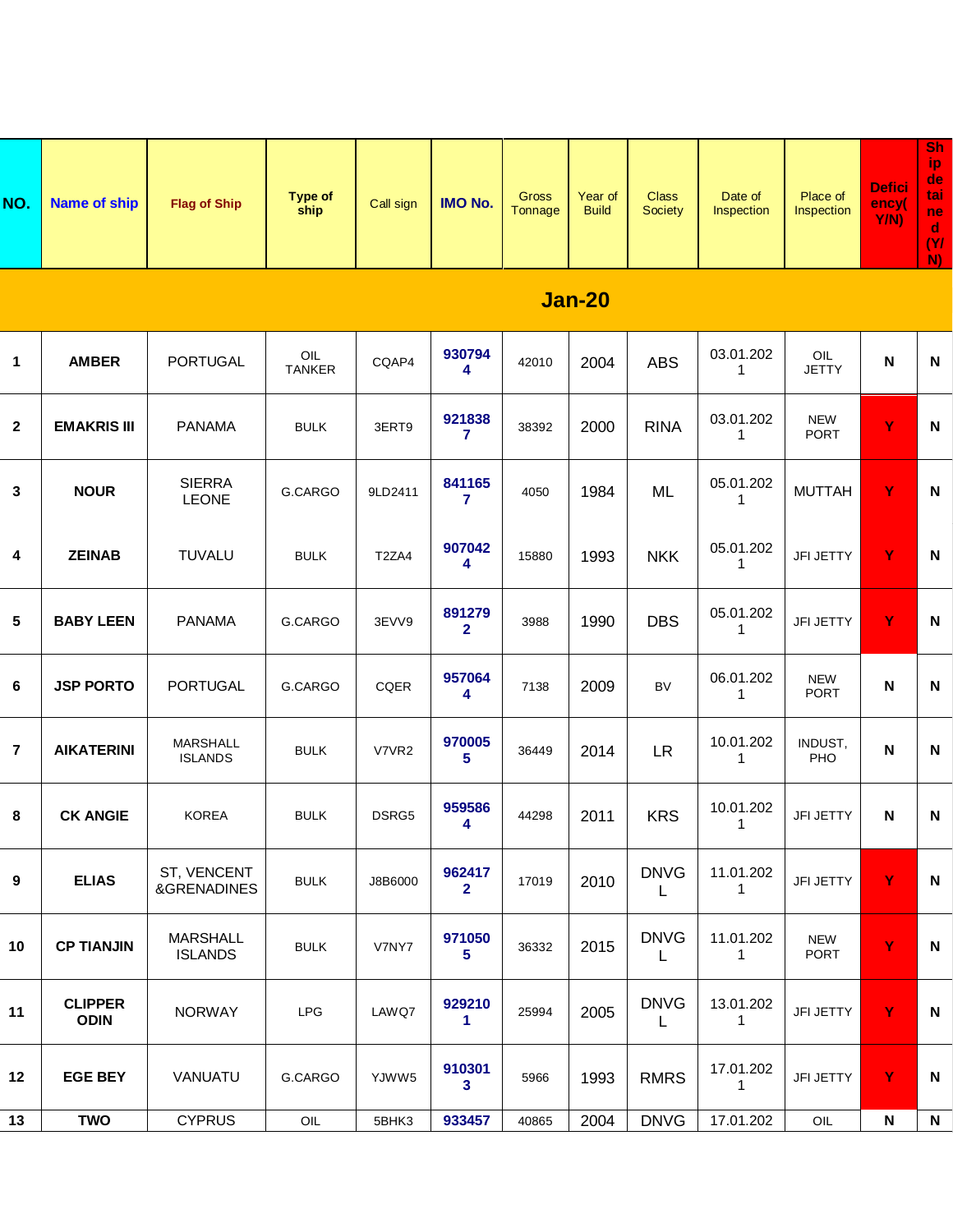|    | <b>MILLION</b><br><b>WAY</b>    |               | <b>TANKER</b>                   |                        | $\blacktriangleleft$              |       |      | L                | $\overline{1}$                       | <b>JETTY</b>                   |              |              |
|----|---------------------------------|---------------|---------------------------------|------------------------|-----------------------------------|-------|------|------------------|--------------------------------------|--------------------------------|--------------|--------------|
| 14 | <b>SIBUR</b><br><b>VORONEZH</b> | LIBERIA       | <b>LPG</b>                      | D5CM7                  | 965550<br>9                       | 18425 | 2013 | <b>DNVG</b><br>L | 18.01.202<br>$\overline{1}$          | LPG<br><b>JETTY</b>            | $\mathsf{N}$ | N            |
| 15 | <b>VISHVA</b><br><b>PRERNA</b>  | <b>INDIA</b>  | <b>BULK</b>                     | AVHG                   | 946476<br>$6\phantom{1}$          | 33185 | 2011 | <b>IRS</b>       | 19.01.202<br>-1                      | INDUST,<br>PHO                 | Ÿ            | ${\sf N}$    |
| 16 | <b>SALT LAKE</b>                | LIBERIA       | <b>BULK</b>                     | D5OR5                  | 983597<br>$\overline{7}$          | 44095 | 2015 | LR               | 20.01.202<br>$\overline{\mathbf{1}}$ | INDUST,<br>PHO                 | $\mathbf N$  | $\mathbf N$  |
| 17 | Lily Of Sea                     | palau         | G.CARGO                         | T8A3272                | 917638<br>$\mathbf{3}$            | 4015  | 1997 | <b>IRS</b>       | 20.01.202<br>$\overline{1}$          | <b>MUTTAH</b>                  | $\mathbf Y$  | Y            |
| 18 | <b>Golden Tulip</b>             | LIBERIA       | Chemcal<br>Tanker               | D5SA7                  | 914140<br>5 <sup>5</sup>          | 12184 | 1996 | ${\sf LR}$       | 24.01.202<br>$\overline{1}$          | $\mathsf{JFI}$<br><b>JETTY</b> | $\mathbf N$  | N            |
| 19 | <b>AL WATHBA</b>                | LIBERIA       | <b>BULK</b>                     | D5Q07                  | 985274<br>$\mathbf{3}$            | 35832 | 2015 | <b>LR</b>        | 24.01.202<br>-1                      | JFI<br><b>JETTY</b>            | $\mathbf N$  | $\mathsf{N}$ |
| 20 | <b>ELKA ASTIR</b>               | LIBERIA       | $\mathsf{OIL}$<br><b>TANKER</b> | D5HL6                  | 970588<br>5 <sup>5</sup>          | 31905 | 2014 | ABS              | 25.01.202<br>$\overline{1}$          | $OIL$<br><b>JETTY</b>          | $\mathbf N$  | $\mathsf{N}$ |
| 21 | <b>OSIRIS</b>                   | <b>MALTA</b>  | <b>BULK</b>                     | 9HA449<br>$\mathbf{1}$ | 929367<br>4                       | 31144 | 2003 | <b>NKK</b>       | 25.01.202<br>$\overline{1}$          | JFI<br><b>JETTY</b>            | $\mathbf Y$  | $\mathsf{N}$ |
| 22 | <b>BROTHER 1</b>                | palau         | <b>BULK</b>                     | T8A3547                | 904400<br>$\overline{9}$          | 13696 | 1992 | <b>NKK</b>       | 26.01.202<br>$\overline{1}$          | <b>NEW</b><br><b>PORT</b>      | Y            | $\mathsf{N}$ |
| 23 | ST.<br><b>GREGORY</b>           | <b>BAHMAS</b> | <b>BULK</b>                     | C6YO5                  | 941475<br>9                       | 20809 | 2009 | <b>BV</b>        | 26.01.202<br>-1                      | <b>NEW</b><br><b>PORT</b>      | Y            | $\mathsf{N}$ |
| 24 | <b>JAGUAR1</b>                  | <b>PANAMA</b> | <b>BULK</b>                     | 3FKG5                  | 924408<br>$\overline{7}$          | 12578 | 2002 | <b>BV</b>        | 26.01.202<br>$\mathbf{1}$            | <b>NEW</b><br><b>PORT</b>      | $\mathbf Y$  | $\mathsf{N}$ |
| 25 | <b>ARAOGNA</b>                  | LIBERIA       | <b>BULK</b>                     | D5IQ9                  | 972955<br>$6\phantom{1}$          | 35884 | 2015 | ${\sf LR}$       | 27.01.202<br>$\overline{1}$          | INDUST,<br>PHO                 | $\mathbf N$  | $\mathsf{N}$ |
| 26 | <b>AMBER L</b>                  | LIBERIA       | <b>BULK</b>                     | D5WK3                  | 920035<br>$\overline{\mathbf{4}}$ | 25955 | 1999 | <b>BV</b>        | 28.01.202<br>$\overline{1}$          | <b>NEW</b><br><b>PORT</b>      | $\mathbf Y$  | $\mathbf N$  |
| 27 | <b>KEDROS</b>                   | <b>BAHMAS</b> | <b>BULK</b>                     | C6DA4                  | 978170<br>$\mathbf 0$             | 38238 | 2015 | <b>NKK</b>       | 28.01.202<br>-1                      | JFI<br><b>JETTY</b>            | $\mathsf N$  | N            |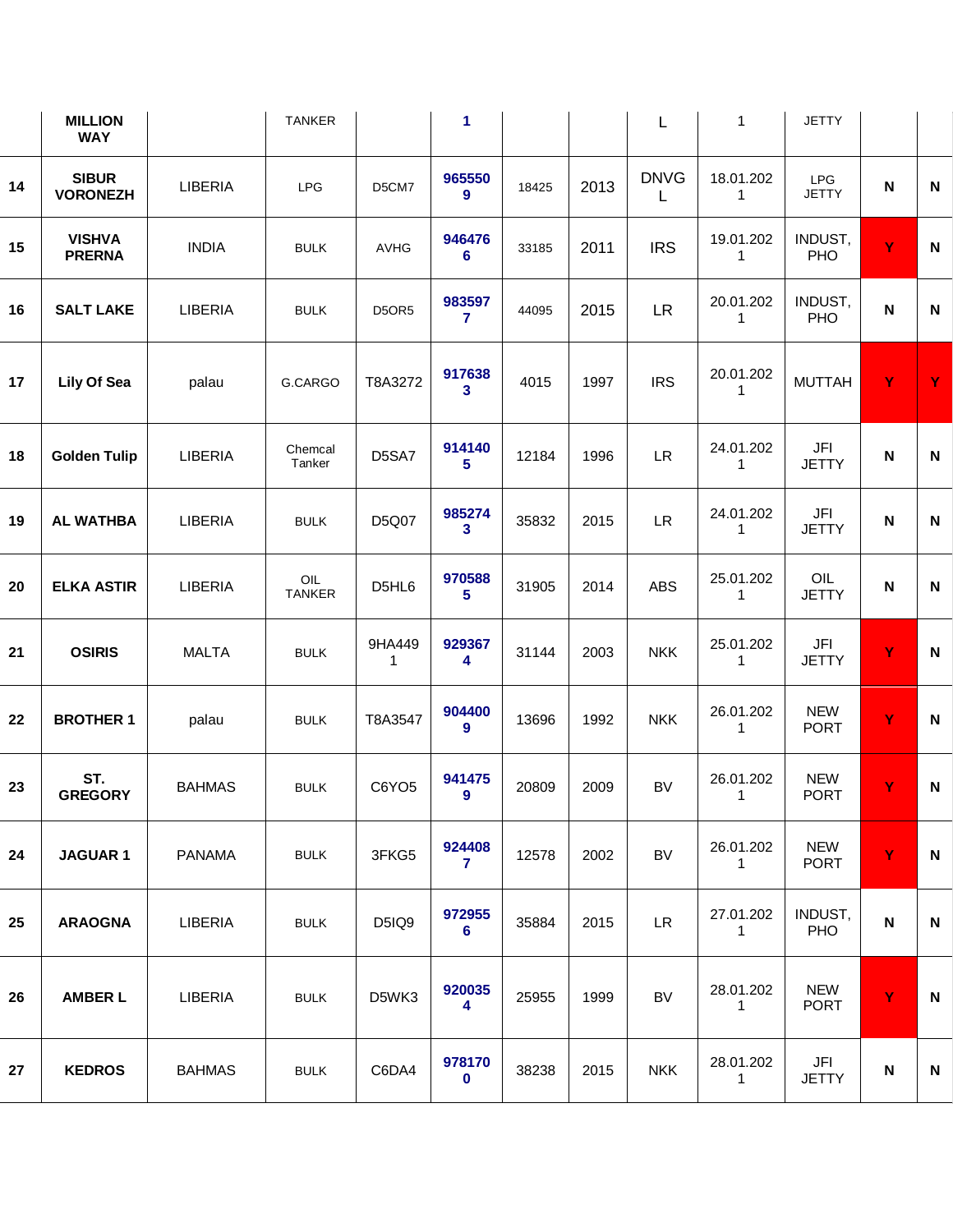| 28 | <b>HIROKI</b>   | <b>BELIZE</b> | <b>BULK</b> | V3UJ3 | 918112<br>0 | 27011 | 1998 | <b>NKK</b> | 31.01.202 | INDUST,<br><b>PHO</b>     | $\mathbf{v}$ | N |
|----|-----------------|---------------|-------------|-------|-------------|-------|------|------------|-----------|---------------------------|--------------|---|
| 29 | <b>PRINCE M</b> | <b>PANAMA</b> | <b>BULK</b> | H3JK  | 921680<br>8 | 30303 | 2000 | <b>NKK</b> | 31.01.202 | <b>NEW</b><br><b>PORT</b> | N            | N |

| <b>PACIFIC</b><br>939356<br>02.02.202<br>JFI<br>Y<br><b>CYPRUS</b><br>5BXJ2<br>19128<br>2008<br><b>DNVGL</b><br>$\boldsymbol{\mathsf{N}}$<br>$2 -$<br>G.CARGO<br>5 <sup>5</sup><br><b>ACTION</b><br><b>JETTY</b><br>$\mathbf{1}$<br><b>HC JANA</b><br><b>ANTIGUA &amp;</b><br>950924<br>07.02.202<br>JFI<br><b>RINA</b><br>$3-$<br>2008<br>$\boldsymbol{\mathsf{N}}$<br>$\boldsymbol{\mathsf{N}}$<br><b>BULK</b><br>V <sub>2</sub> GU <sub>4</sub><br>14909<br>3 <sup>1</sup><br><b>BARBADO</b><br><b>JETTY</b><br><b>ROSA</b><br>$\mathbf{1}$<br><b>OCEAN</b><br>948503<br>07.02.202<br><b>NEW</b><br>Y<br><b>KRS</b><br>Y<br><b>MALTA</b><br>4-<br>2010<br><b>BULK</b><br>9HA4542<br>31540<br><b>CENTURY</b><br>$\mathbf{3}$<br><b>PORT</b><br>$\mathbf{1}$<br><b>RORO</b><br><b>JOLLY</b><br>957898<br>09.02.202<br>Cont.<br><b>ITALY</b><br><b>RINA</b><br>N<br>$\boldsymbol{\mathsf{N}}$<br>6-<br>CONTAINE<br>ICQQ<br>50722<br>2012<br><b>QUARZO</b><br>3 <sup>1</sup><br>$\mathbf{1}$<br>Terminal<br>R<br><b>DNVG</b><br><b>CONTSHIP</b><br>936434<br>09.02.202<br>Cont.<br><b>CONTAINE</b><br>Ÿ<br><b>LIBERIA</b><br>2004<br>N<br>A8JG6<br>9940<br>R<br><b>BEE</b><br>4<br>Terminal<br>$\mathbf{1}$<br>L<br>821580<br>10.02.202<br><b>NEW</b><br><b>LIVE</b><br>Ÿ<br>$8-$<br><b>DBS</b><br><b>KARAZI</b><br><b>SIERRA LEON</b><br>N<br>9LD2539<br>2964<br>1982<br><b>STOCK</b><br><b>PORT</b><br>7<br>$\mathbf{1}$<br><b>NEW</b><br>821771<br>10.02.202<br>Ÿ<br>Y<br><b>CAVE</b><br><b>TOGO</b><br>1982<br><b>ITMB</b><br>9-<br>G.CARGO<br>5VDD3<br>3019<br><b>PORT</b><br>4<br>$\mathbf{1}$<br>905391<br><b>NEW</b><br>14.02.202<br>Ÿ<br>1989<br><b>RINA</b><br>$\boldsymbol{\mathsf{N}}$<br><b>URANUS</b><br><b>TOGO</b><br>G.CARGO<br>5VDR6<br>5025<br>$\overline{9}$<br>$\mathbf{1}$<br><b>PORT</b><br><b>NEW</b><br>924079<br>15.02.202<br>2001<br><b>NKK</b><br>$\boldsymbol{\mathsf{N}}$<br><b>DILIGENT</b><br><b>PANAMA</b><br>3FPH8<br>27990<br>N<br><b>BULK</b><br><b>PORT</b><br>$\overline{\mathbf{4}}$<br>$\mathbf{1}$<br>966937<br>15.02.202<br>INDUST,<br><b>LR</b><br>2013<br>N<br><b>ASIA RUBY I</b><br><b>SINGAPORE</b><br>36427<br>N<br><b>BULK</b><br>9V2664<br>PHO<br>8<br>$\mathbf{1}$<br><b>SETO</b><br>938271<br>15.02.202<br>OIL<br>OIL<br><b>NKK</b><br>2004<br>Y<br><b>PANAMA</b><br>N<br>3EISB<br>28799<br><b>EXPRESS</b><br><b>TANKER</b><br><b>JETTY</b><br>$\mathbf{2}$<br>$\mathbf{1}$ | $1 -$  | <b>PAN</b><br><b>CROCUS</b> | <b>PANAMA</b> | <b>BULK</b> | 3FBW6 | 944188<br>$\blacktriangleleft$ | 33115 | 2008 | <b>KRS</b> | 01.02.202<br>$\mathbf{1}$ | JFI<br><b>JETTY</b> | Y | $\mathsf{N}$ |
|-------------------------------------------------------------------------------------------------------------------------------------------------------------------------------------------------------------------------------------------------------------------------------------------------------------------------------------------------------------------------------------------------------------------------------------------------------------------------------------------------------------------------------------------------------------------------------------------------------------------------------------------------------------------------------------------------------------------------------------------------------------------------------------------------------------------------------------------------------------------------------------------------------------------------------------------------------------------------------------------------------------------------------------------------------------------------------------------------------------------------------------------------------------------------------------------------------------------------------------------------------------------------------------------------------------------------------------------------------------------------------------------------------------------------------------------------------------------------------------------------------------------------------------------------------------------------------------------------------------------------------------------------------------------------------------------------------------------------------------------------------------------------------------------------------------------------------------------------------------------------------------------------------------------------------------------------------------------------------------------------------------------------------------------------------------------------------------------------------------------------------------------------------------------------------------------------------------------------------------------------------------------------------------------------------------------------------------------------------------------------------------------------------------------------------|--------|-----------------------------|---------------|-------------|-------|--------------------------------|-------|------|------------|---------------------------|---------------------|---|--------------|
|                                                                                                                                                                                                                                                                                                                                                                                                                                                                                                                                                                                                                                                                                                                                                                                                                                                                                                                                                                                                                                                                                                                                                                                                                                                                                                                                                                                                                                                                                                                                                                                                                                                                                                                                                                                                                                                                                                                                                                                                                                                                                                                                                                                                                                                                                                                                                                                                                               |        |                             |               |             |       |                                |       |      |            |                           |                     |   |              |
|                                                                                                                                                                                                                                                                                                                                                                                                                                                                                                                                                                                                                                                                                                                                                                                                                                                                                                                                                                                                                                                                                                                                                                                                                                                                                                                                                                                                                                                                                                                                                                                                                                                                                                                                                                                                                                                                                                                                                                                                                                                                                                                                                                                                                                                                                                                                                                                                                               |        |                             |               |             |       |                                |       |      |            |                           |                     |   |              |
|                                                                                                                                                                                                                                                                                                                                                                                                                                                                                                                                                                                                                                                                                                                                                                                                                                                                                                                                                                                                                                                                                                                                                                                                                                                                                                                                                                                                                                                                                                                                                                                                                                                                                                                                                                                                                                                                                                                                                                                                                                                                                                                                                                                                                                                                                                                                                                                                                               |        |                             |               |             |       |                                |       |      |            |                           |                     |   |              |
|                                                                                                                                                                                                                                                                                                                                                                                                                                                                                                                                                                                                                                                                                                                                                                                                                                                                                                                                                                                                                                                                                                                                                                                                                                                                                                                                                                                                                                                                                                                                                                                                                                                                                                                                                                                                                                                                                                                                                                                                                                                                                                                                                                                                                                                                                                                                                                                                                               |        |                             |               |             |       |                                |       |      |            |                           |                     |   |              |
|                                                                                                                                                                                                                                                                                                                                                                                                                                                                                                                                                                                                                                                                                                                                                                                                                                                                                                                                                                                                                                                                                                                                                                                                                                                                                                                                                                                                                                                                                                                                                                                                                                                                                                                                                                                                                                                                                                                                                                                                                                                                                                                                                                                                                                                                                                                                                                                                                               | $7 -$  |                             |               |             |       |                                |       |      |            |                           |                     |   |              |
|                                                                                                                                                                                                                                                                                                                                                                                                                                                                                                                                                                                                                                                                                                                                                                                                                                                                                                                                                                                                                                                                                                                                                                                                                                                                                                                                                                                                                                                                                                                                                                                                                                                                                                                                                                                                                                                                                                                                                                                                                                                                                                                                                                                                                                                                                                                                                                                                                               |        |                             |               |             |       |                                |       |      |            |                           |                     |   |              |
|                                                                                                                                                                                                                                                                                                                                                                                                                                                                                                                                                                                                                                                                                                                                                                                                                                                                                                                                                                                                                                                                                                                                                                                                                                                                                                                                                                                                                                                                                                                                                                                                                                                                                                                                                                                                                                                                                                                                                                                                                                                                                                                                                                                                                                                                                                                                                                                                                               |        |                             |               |             |       |                                |       |      |            |                           |                     |   |              |
|                                                                                                                                                                                                                                                                                                                                                                                                                                                                                                                                                                                                                                                                                                                                                                                                                                                                                                                                                                                                                                                                                                                                                                                                                                                                                                                                                                                                                                                                                                                                                                                                                                                                                                                                                                                                                                                                                                                                                                                                                                                                                                                                                                                                                                                                                                                                                                                                                               | $10-$  |                             |               |             |       |                                |       |      |            |                           |                     |   |              |
|                                                                                                                                                                                                                                                                                                                                                                                                                                                                                                                                                                                                                                                                                                                                                                                                                                                                                                                                                                                                                                                                                                                                                                                                                                                                                                                                                                                                                                                                                                                                                                                                                                                                                                                                                                                                                                                                                                                                                                                                                                                                                                                                                                                                                                                                                                                                                                                                                               | $11 -$ |                             |               |             |       |                                |       |      |            |                           |                     |   |              |
|                                                                                                                                                                                                                                                                                                                                                                                                                                                                                                                                                                                                                                                                                                                                                                                                                                                                                                                                                                                                                                                                                                                                                                                                                                                                                                                                                                                                                                                                                                                                                                                                                                                                                                                                                                                                                                                                                                                                                                                                                                                                                                                                                                                                                                                                                                                                                                                                                               | $12 -$ |                             |               |             |       |                                |       |      |            |                           |                     |   |              |
|                                                                                                                                                                                                                                                                                                                                                                                                                                                                                                                                                                                                                                                                                                                                                                                                                                                                                                                                                                                                                                                                                                                                                                                                                                                                                                                                                                                                                                                                                                                                                                                                                                                                                                                                                                                                                                                                                                                                                                                                                                                                                                                                                                                                                                                                                                                                                                                                                               | 13-    |                             |               |             |       |                                |       |      |            |                           |                     |   |              |